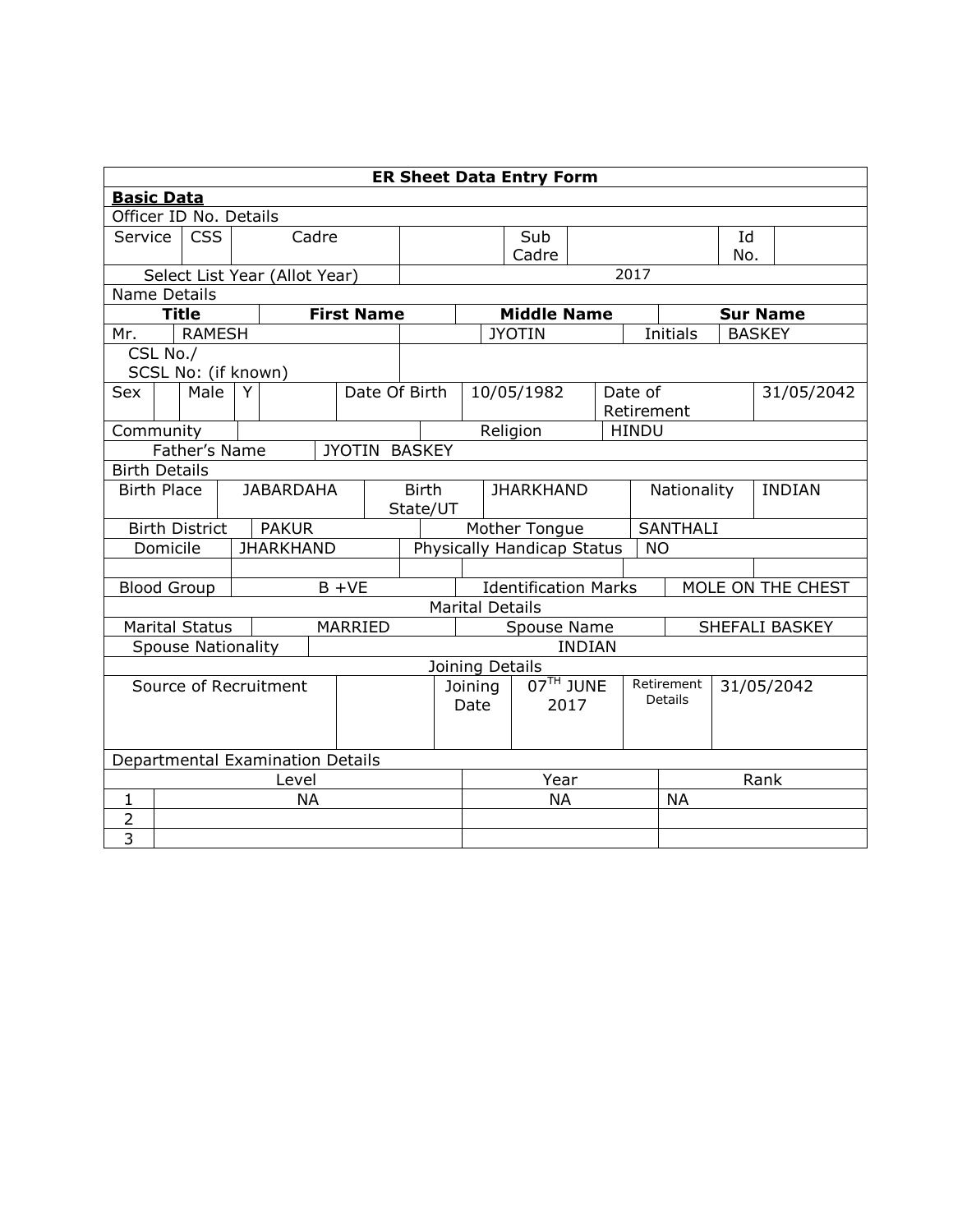## Details of deputation (if applicable)

| Name of the Office | Post held at that<br>time in parent office | Name of post<br>(selected for<br>deputation |       | Period of deputation |
|--------------------|--------------------------------------------|---------------------------------------------|-------|----------------------|
|                    |                                            |                                             | Since | From                 |
| ΝA                 | ΝA                                         | ΝA                                          |       |                      |

## Details of Foreign Visit

| SI.<br>No. | Place of Visit | Date of<br>visit | Post held at<br>that time | Whether it<br>is a<br>personal or<br>official visit | Details of visit |
|------------|----------------|------------------|---------------------------|-----------------------------------------------------|------------------|
|            | ΝA             | ΝA               | ΝA                        | ΝA                                                  | ΝA               |

## Transfer/Posting Detail (if applicable)

| Place             |                | Period of posting |              |              |  |  |  |  |  |
|-------------------|----------------|-------------------|--------------|--------------|--|--|--|--|--|
|                   |                | Since             |              | From         |  |  |  |  |  |
| <b>NA</b>         |                | <b>NA</b>         |              | <b>NA</b>    |  |  |  |  |  |
| Remarks (if any)  |                |                   |              |              |  |  |  |  |  |
| Language known    |                |                   |              |              |  |  |  |  |  |
|                   |                | <b>Read</b>       | <b>Write</b> | <b>Speak</b> |  |  |  |  |  |
| Indian Languages  | <b>ENGLISH</b> | Yes               | Yes          | Yes          |  |  |  |  |  |
| Known             |                |                   |              |              |  |  |  |  |  |
| 2                 | <b>HINDI</b>   | Yes               | Yes          | Yes          |  |  |  |  |  |
| 3                 | MARATHI        | No                | No           | Yes          |  |  |  |  |  |
| 4                 |                |                   |              |              |  |  |  |  |  |
| 5                 |                |                   |              |              |  |  |  |  |  |
|                   |                |                   |              |              |  |  |  |  |  |
| Foreign Languages | <b>NIL</b>     |                   |              |              |  |  |  |  |  |
|                   |                |                   |              |              |  |  |  |  |  |
| $\overline{2}$    |                |                   | -            | -            |  |  |  |  |  |
| 3                 |                |                   | -            | -            |  |  |  |  |  |

| Qualification (Use extra photocopy sheets for multi qualifications, experience, training, awards details) |                                        |  |                    |                  |             |  |                  |  |  |
|-----------------------------------------------------------------------------------------------------------|----------------------------------------|--|--------------------|------------------|-------------|--|------------------|--|--|
| Qualification                                                                                             | Discipline                             |  |                    | Specialization 1 |             |  |                  |  |  |
| Msc Physics                                                                                               |                                        |  | Physics            |                  |             |  | Physics          |  |  |
| Year                                                                                                      |                                        |  | Division           |                  | <b>CGPA</b> |  | Specialization 2 |  |  |
| 2005                                                                                                      |                                        |  | <b>FIRST CLASS</b> |                  | 65.63%      |  |                  |  |  |
| Institution                                                                                               |                                        |  | University         |                  | Place       |  | Country          |  |  |
| NOWROSJEE WADIA<br><b>COLLEGE</b>                                                                         |                                        |  | <b>PUNE</b>        |                  | <b>PUNE</b> |  | <b>INDIA</b>     |  |  |
| <b>Experience</b>                                                                                         |                                        |  |                    |                  |             |  |                  |  |  |
| Type of Posting                                                                                           | Level                                  |  |                    |                  |             |  |                  |  |  |
| Temporary                                                                                                 | Group B Non Gazetted                   |  |                    |                  |             |  |                  |  |  |
| Designation                                                                                               | <b>Present Position</b>                |  |                    |                  |             |  |                  |  |  |
| Research Assistant                                                                                        | <b>Research Assistant</b>              |  |                    |                  |             |  |                  |  |  |
| Ministry                                                                                                  | Department                             |  |                    |                  |             |  |                  |  |  |
| M.O.W.R RD & GR                                                                                           | CENTRAL WATER & POWER RESEARCH STATION |  |                    |                  |             |  |                  |  |  |